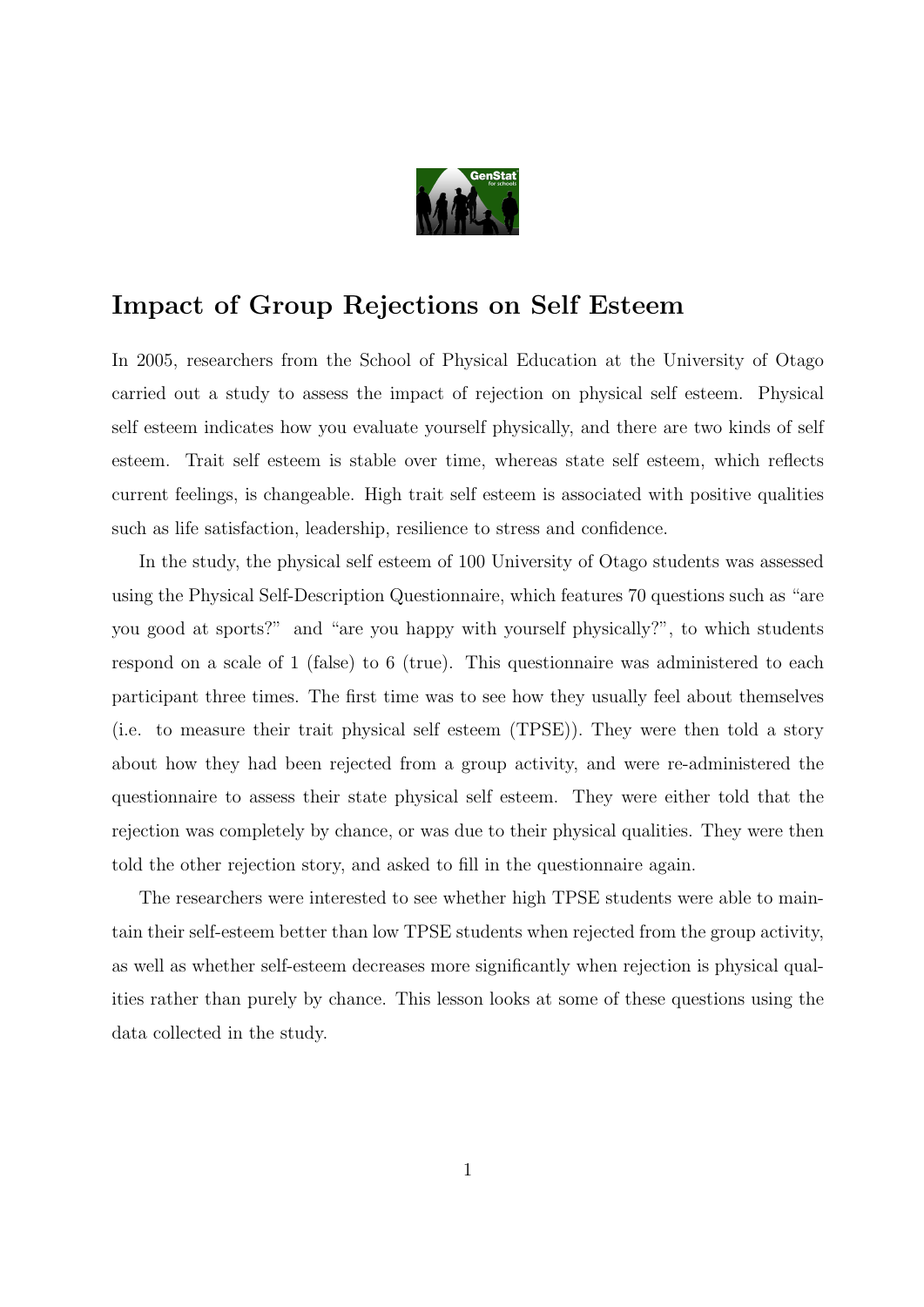1. To open the data we click on File>Example Data Sets:

|                                                                                                                                                                                                                                                                                                                                                  | GenStat - [Output]                                                        |                                         |                                                                                                                                               |  |
|--------------------------------------------------------------------------------------------------------------------------------------------------------------------------------------------------------------------------------------------------------------------------------------------------------------------------------------------------|---------------------------------------------------------------------------|-----------------------------------------|-----------------------------------------------------------------------------------------------------------------------------------------------|--|
| B                                                                                                                                                                                                                                                                                                                                                | <b>File</b><br>Edit View Run Data Spread Graphics Stats Tools Window Help |                                         |                                                                                                                                               |  |
| 憎<br>¥<br>$\bullet$                                                                                                                                                                                                                                                                                                                              | New<br>Open<br>Close                                                      | $Ctrl + N$<br>$Ctrl + O$<br>$Ctrl + F4$ | 仙<br>图伊马冒<br>山野<br>$\blacksquare$<br>目言言: 3. 3<br>嚴<br>麘<br>麘<br>驅<br><b>WEB</b><br>非<br>餅<br>$e$ 13.2<br>15 November 2010<br>ernational Ltd. |  |
| $\begin{picture}(120,140)(-10,0) \put(0,0){\line(1,0){15}} \put(10,0){\line(1,0){15}} \put(10,0){\line(1,0){15}} \put(10,0){\line(1,0){15}} \put(10,0){\line(1,0){15}} \put(10,0){\line(1,0){15}} \put(10,0){\line(1,0){15}} \put(10,0){\line(1,0){15}} \put(10,0){\line(1,0){15}} \put(10,0){\line(1,0){15}} \put(10,0){\line(1,0){15}} \put(1$ | Example Data Sets<br>Save<br>Save As<br>Save All<br>Save Session          | $Ctrl + S$<br>$Ctrl + Shift + S$        | <b>Indary Modern</b><br>Itat Teaching and Learning Edition<br>Itat Procedure Library Release PL21.3                                           |  |
| Ė-                                                                                                                                                                                                                                                                                                                                               | Page Setup<br>Print<br>Printer Setup                                      | $Ctrl + P$                              | bss/Documents'                                                                                                                                |  |
|                                                                                                                                                                                                                                                                                                                                                  | Send To (as Attachment)                                                   |                                         |                                                                                                                                               |  |
|                                                                                                                                                                                                                                                                                                                                                  | Exit                                                                      | $Alt + F4$                              |                                                                                                                                               |  |

This brings up the Example Datasets dialog. Click on the Filter by topic dropdown menu and select the NZ Schools Example Data sets option. Choose the file SelfEsteem.gsh and click on Open data.

| Spreadsheet [SelfEsteem.GSH]<br>$\vert$<br>- |                   |               |           |             |                                    |                          |  |
|----------------------------------------------|-------------------|---------------|-----------|-------------|------------------------------------|--------------------------|--|
| Row                                          | Subject           | Sex           | Trait PSE | State PSE 1 | <b>State PSE</b><br>$\overline{2}$ | н                        |  |
|                                              | <b>PE</b> student | <b>Male</b>   | 372       | 347         | 203                                | ٠                        |  |
| 5 <sup>1</sup>                               | <b>PE</b> student | Female        | 275       | 208         | 178                                |                          |  |
|                                              | 6 PE student      | Female        | 344       | 320         | 218                                |                          |  |
| 7 <sup>1</sup>                               | <b>PE</b> student | <b>Male</b>   | 368       | 368         | 266                                |                          |  |
| $\mathsf{R}$                                 | <b>PE</b> student | Female        | 331       | 312         | 124                                |                          |  |
|                                              | 9 PE student      | Female        | 252       | 258         | 183                                |                          |  |
|                                              | 10 PE student     | <b>Female</b> | 378       | 311         | 269                                |                          |  |
|                                              | 11 PE student     | <b>Female</b> | 335       | 293         | 249                                |                          |  |
|                                              | 12 PE student     | Female        | 348       | 316         | 231                                |                          |  |
|                                              | 13 PE student     | Female        | 372       | 380         | 250                                |                          |  |
|                                              | 14 PE student     | <b>Male</b>   | 366       | 289         | 80                                 |                          |  |
|                                              | 15 PE student     | Female        | 287       | 264         | 202                                |                          |  |
|                                              | 16 PE student     | Female        | 282       | 202         | 167                                |                          |  |
| 17                                           | <b>PE</b> student | Female        | 366       | 333         | 180                                | $\overline{\phantom{0}}$ |  |
| ?  V                                         | ◂                 |               |           |             | ▶                                  |                          |  |

This opens a spreadsheet containing the five variables Subject, Sex, Trait PSE, State\_PSE\_1 and State\_PSE\_2. Subject is a factor that tells us whether the par-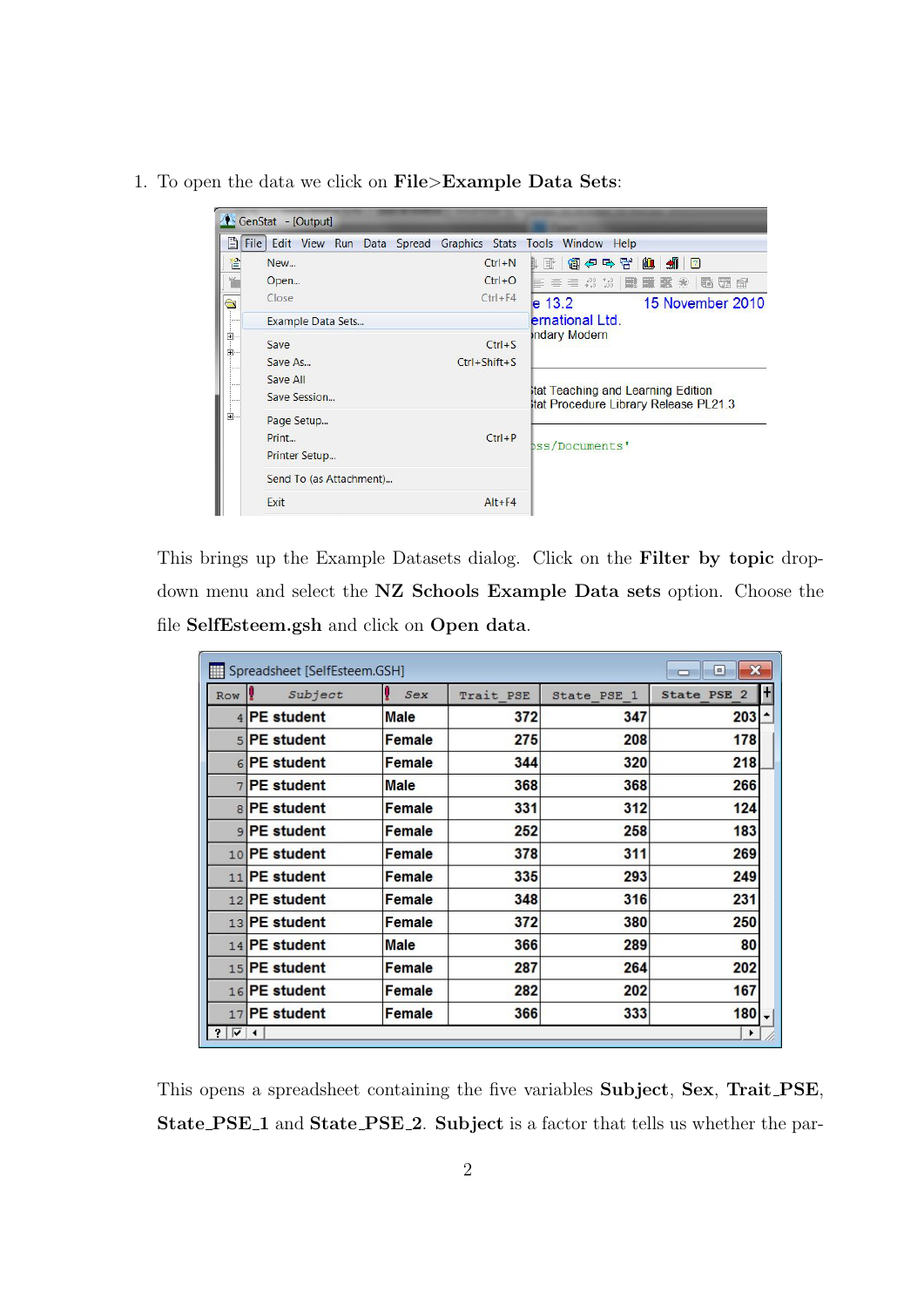ticipant studies Physical Education, and Trait\_PSE, State\_PSE\_1 and State\_PSE\_2 contain the students' total physical self esteem scores on the questionnaire in normal conditions, after rejection by chance, and after rejection due to physical qualities respectively.

These total scores are calculated by adding the scores on each positive question (like "I am good at sports"), then subtracting the scores on each negative question (like "I am too fat"), with 7 added onto the score for every negative question. Can you think of why the total is calculated like this?

2. Check the distribution of totals in the different groups to see if the totals are close to normally distributed. To do this, click on Graphics>Histogram and enter one of the variables, then click Run. The histogram for the TPSE is as follows:

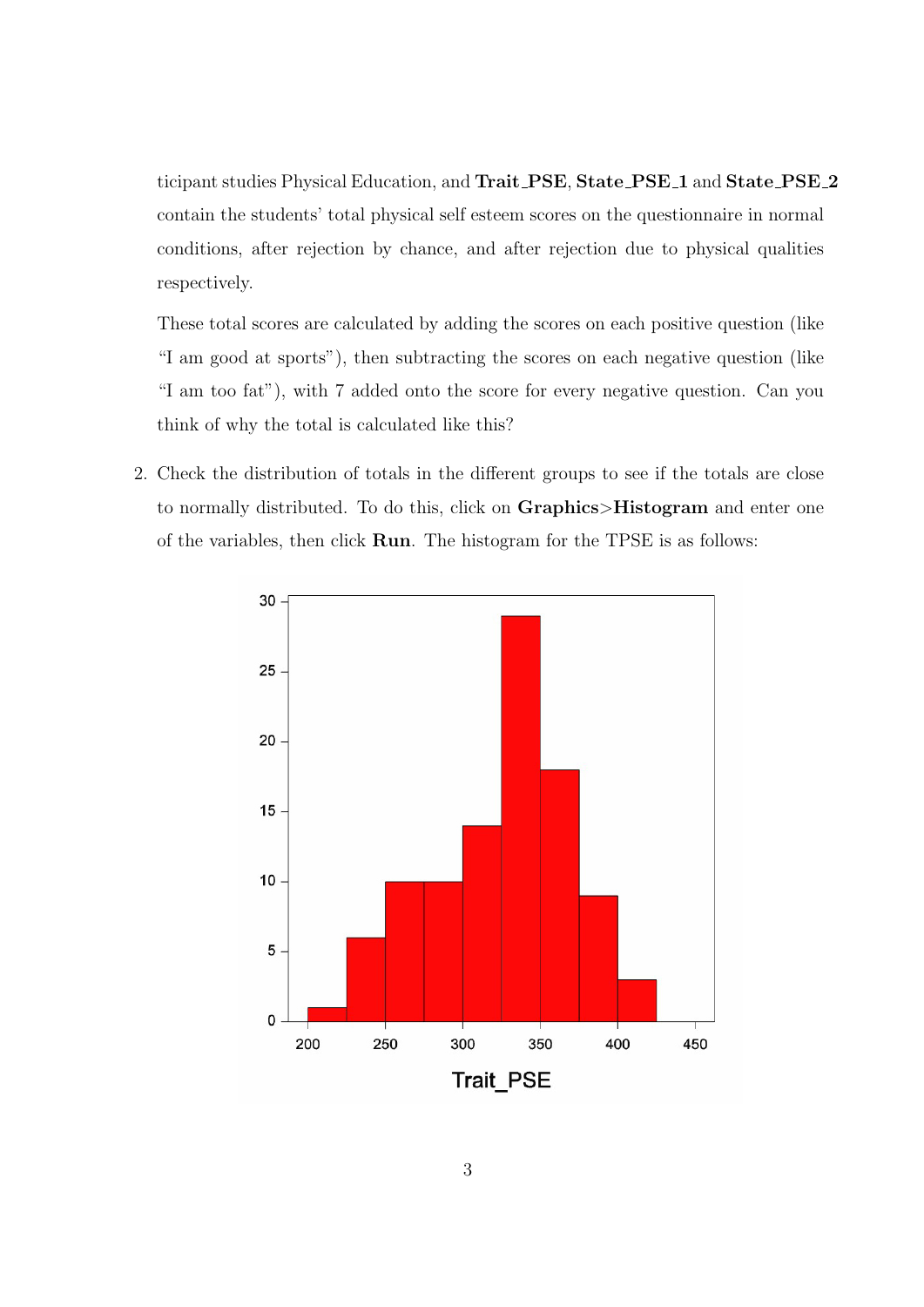Do the data appear roughly normal, or is a transformation of the data necessary? Create histograms for the other two conditions and comment on these.

3. Compare the self esteem scores from the three conditions to see if the rejection impacts on physical self esteem. To do this, click on Stats>Summary Statistics and enter the three score variables into the Variates box. Tick the No. of Non-missing Values, Arithmetic Mean, Minimum, Maximum and Standard Deviation boxes, then click Run. To see the following table, minimise the spreadsheet and maximise the output tab (bottom of the page).

| m Output<br>$\vert$ = $\vert$                                                                                                                               | X |
|-------------------------------------------------------------------------------------------------------------------------------------------------------------|---|
| <b>Summary statistics for Trait PSE</b><br>Number of values $= 100$<br>Mean = $325.9$<br>Minimum $= 201$<br>Maximum $= 411$<br>Standard deviation = $44.17$ |   |
| Summary statistics for State PSE 1<br>Number of values $= 100$<br>Mean = $318.0$<br>Minimum $= 188$<br>Maximum $= 410$<br>Standard deviation = $47.76$      |   |
| Summary statistics for State PSE 2<br>Number of values $= 100$<br>Mean = $198.8$<br>Minimum $= 63$<br>Maximum $=$ 368<br>Standard deviation = $66.31$       |   |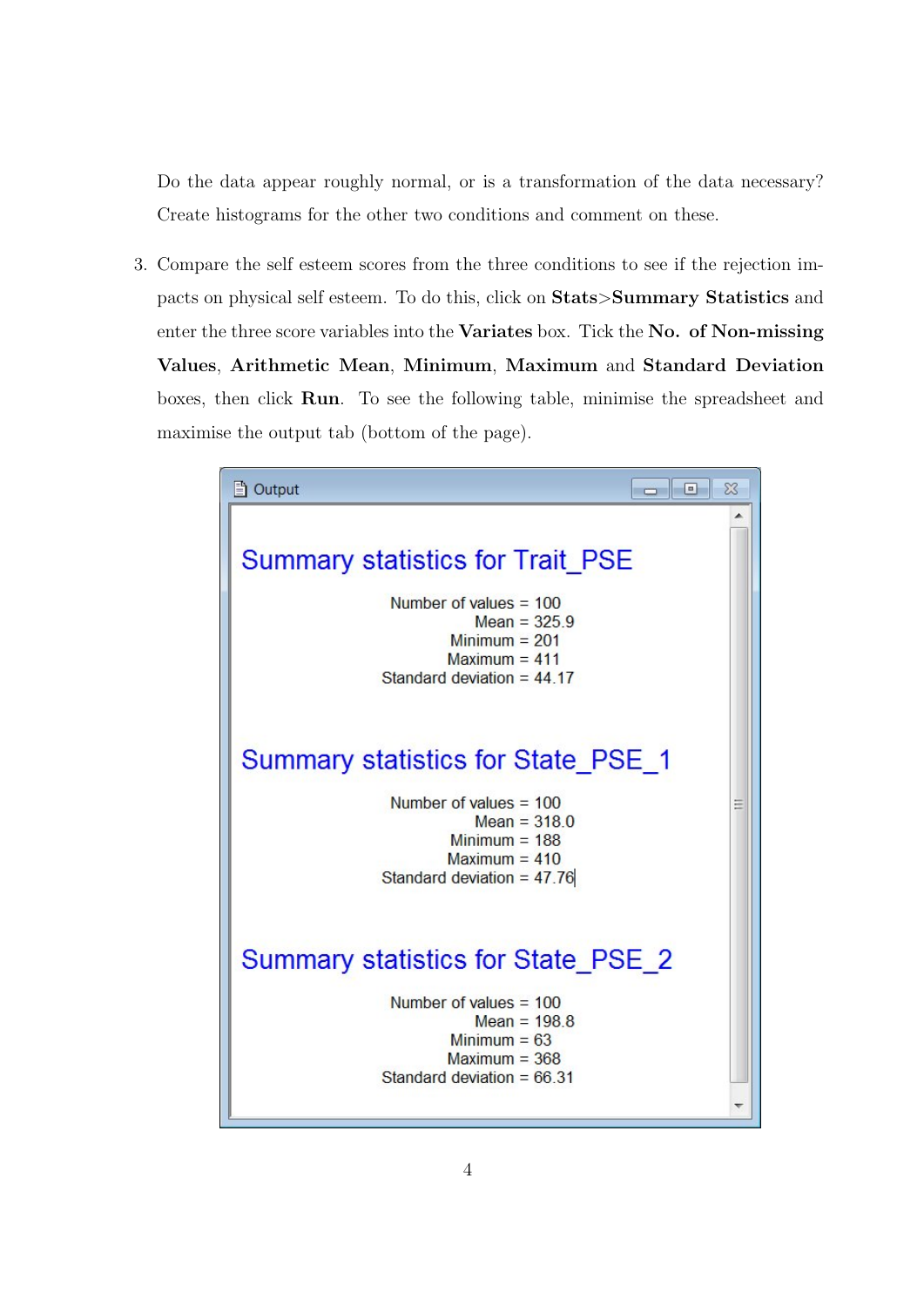To display these results graphically, click Graphics>Boxplot, and enter the three score variables into the Data Variates box. Click Run to obtain the following graph:



Using the summary statistics and/or the boxplot, discuss the impact of the rejections on the self esteem scores. Use the summary statistics to calculate 95% confidence intervals for the differences between each pair of conditions, and report your findings.

4. Compare the self esteem scores at each of the three conditions for males and females using the same process as before, but also entering Sex into the By Groups box in the Summary Statistics window. When creating the boxplot, check the variate(s) with multiple grouping factors box in the Boxplot window and enter Sex three times into the Grouping factors column.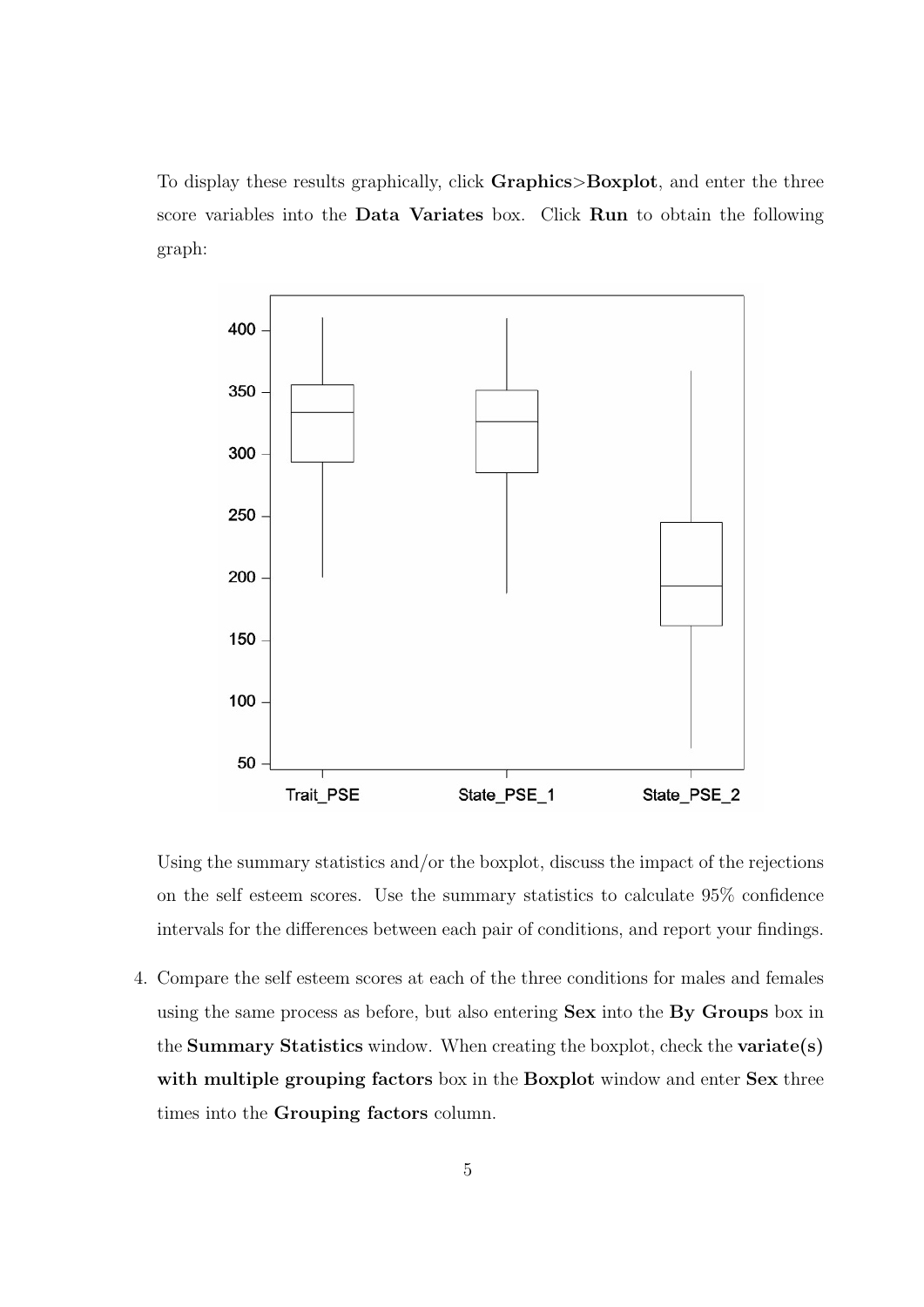

Discuss any visible patterns from the boxplot, being sure to comment on any difference (or lack thereof) in self esteem scores for males and females on both an overall level as well as at each condition.

Using the summary statistics, construct 95% confidence intervals by hand for the difference in mean scores for males and females at each condition, and report your findings (the summary statistics for State PSE 2 are provided, but you will have to calculate the others).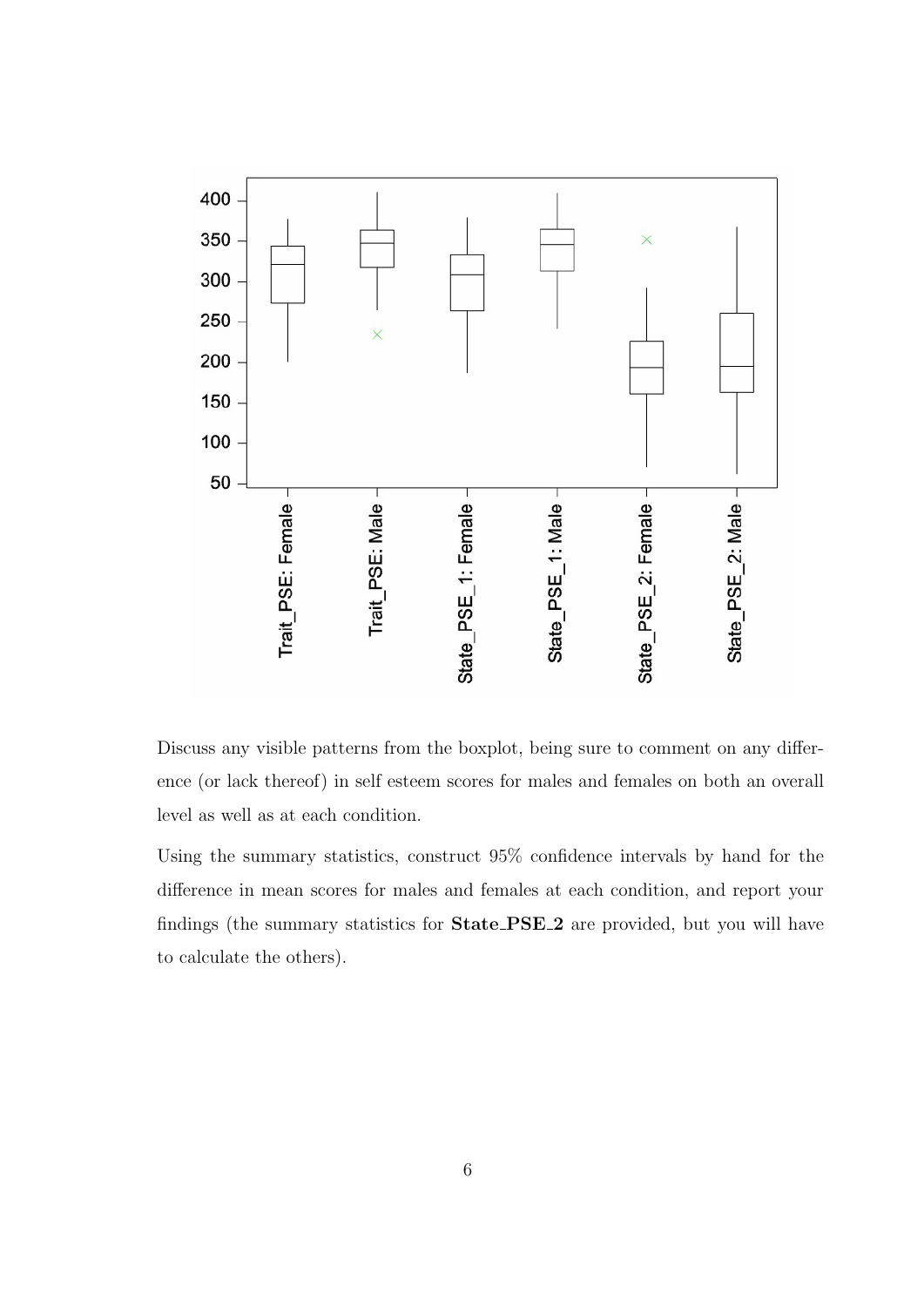

5. Differences in means can be due to an actual difference, or simply random variation. A t-test is one way to test whether the difference in means is significantly large, and it turns out that this method is equivalent to considering whether zero is in the confidence intervals that you just calculated.

To carry out a t-test for the difference in the means, click on Stats>t-tests, change the type of test to a two-sample test, and the data arrangement to Group factor with variate. Enter Trait PSE as the data variate and Sex as the Group factor. Click Run to obtain the following results.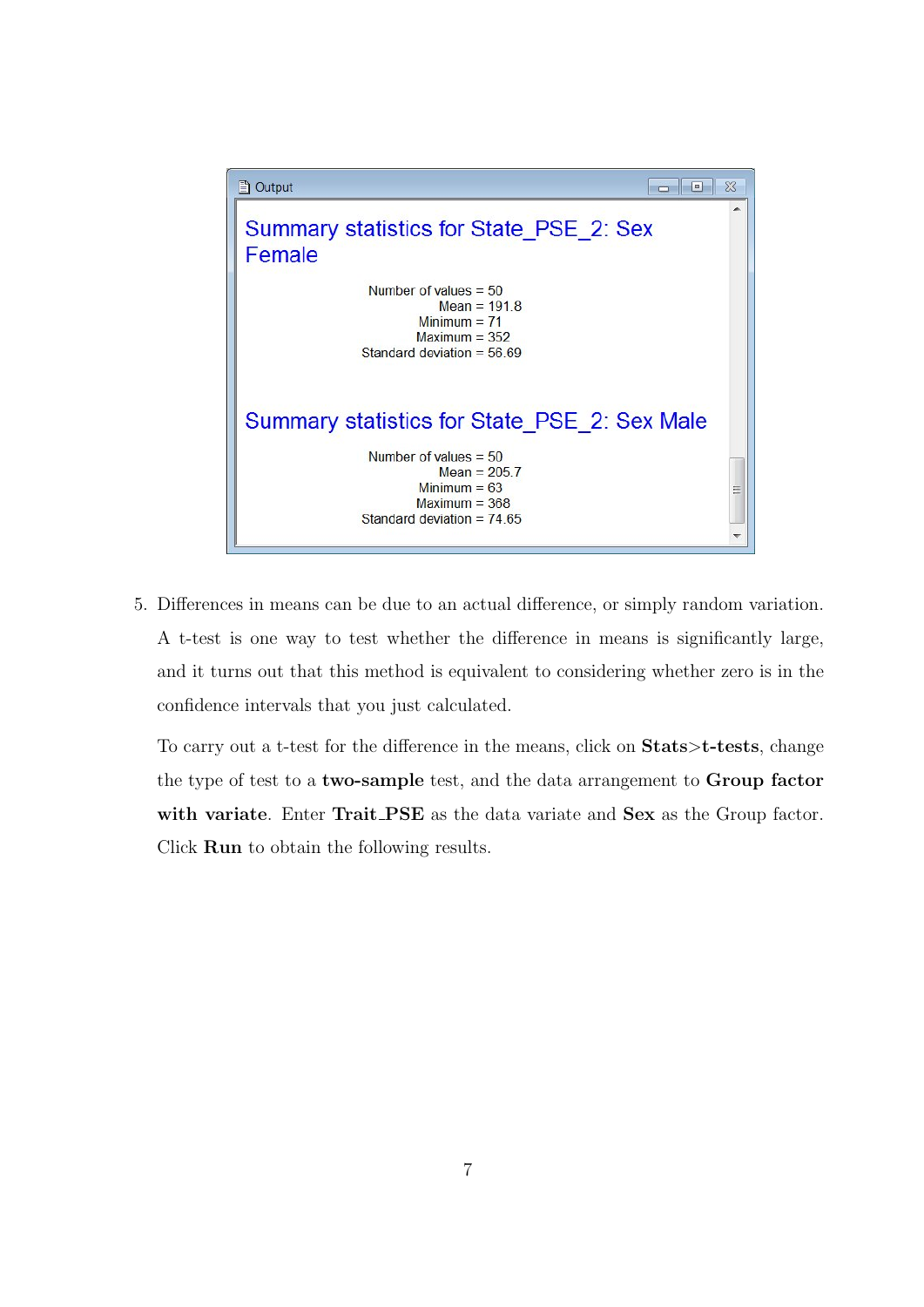

With a t-test, a 'large' test statistic suggests that the difference in means is not equal to zero. To assess whether the test statistic is 'large' enough, we look at the probability value, and if it is less than 0.05 (for a test equivalent to using a 95% confidence interval), then we conclude that there is indeed a significantly large difference in means.

Is this the case here?

- 6. Using some of the methods shown to compare the male and female self esteem scores, now compare the self esteem scores for PE students and non-PE students, and report your findings.
- 7. Calculate new variables Change 1 and Change 2 to measure the change in selfesteem scores after each rejection. To do this, click on Data>Calculations, enter Trait PSE-State PSE<sub>-1</sub> into the box at the top, and then type Change<sub>-1</sub> into the Save Result in box. Repeat the process to calculate Change 2, using State\_PSE\_2 instead of State\_PSE\_1.